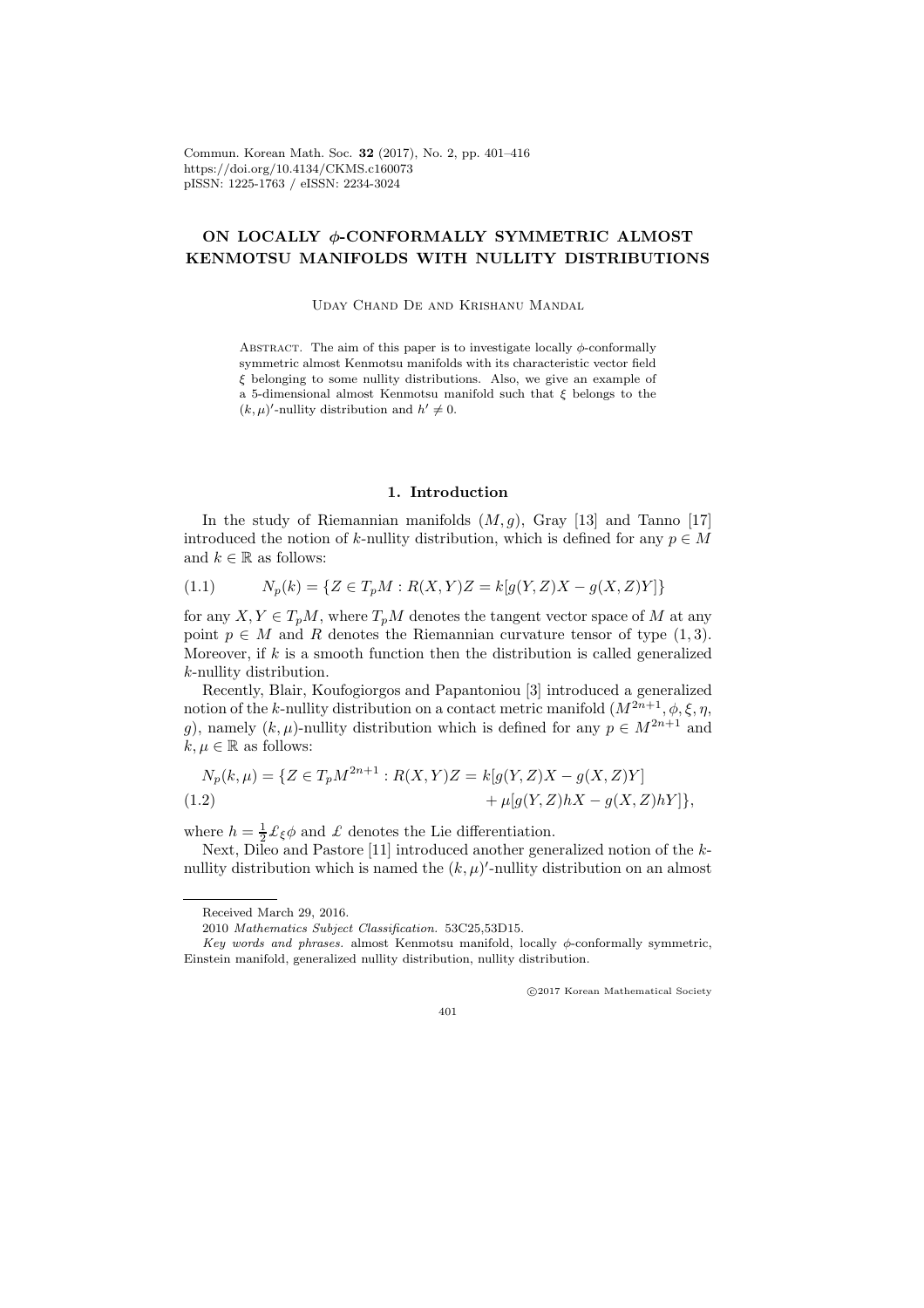Kenmotsu manifold  $(M^{2n+1}, \phi, \xi, \eta, g)$  and is defined for any  $p \in M^{2n+1}$  and  $k, \mu \in \mathbb{R}$  as follows:

$$
N_p(k,\mu)' = \{ Z \in T_p M^{2n+1} : R(X,Y)Z = k[g(Y,Z)X - g(X,Z)Y] + \mu[g(Y,Z)h'X - g(X,Z)h'Y] \},
$$

where  $h' = h \circ \phi$ .

On the other hand, Kenmotsu [14] introduced a new class of almost contact metric manifolds named Kenmotsu manifolds nowadays. Several authors have studied Kenmotsu manifolds considering some curvature conditions. For example, De et al. [8] studied  $\phi$ -recurrent Kenmotsu manifolds. In [7], De studied  $\phi$ -symmetric Kenmotsu manifolds. However, not many investigations were performed on almost Kenmotsu manifolds with the characteristic vector field  $\xi$ belonging to some nullity distributions so far. Recently, some important results on almost Kenmotsu manifolds with  $\xi$  belonging to some nullity distributions were obtained by Dileo et al. [10, 11, 12] and Wang et al. [18, 19, 20, 21, 22]. In [10], Dileo and Pastore obtained some important results on locally symmetric almost Kenmotsu manifolds.

The Weyl conformal curvature tensor C on a  $(2n+1)$ -dimensional manifold is defined by [23]

$$
C(X,Y)Z = R(X,Y)Z - \frac{1}{2n-1} \{ S(Y,Z)X - S(X,Z)Y + g(Y,Z)QX - g(X,Z)QY \} + \frac{r}{2n(2n-1)} \{ g(Y,Z)X - g(X,Z)Y \},
$$

where  $X, Y, Z$  are any vector fields, S is the Ricci tensor of type  $(0, 2), Q$  the Ricci operator defined by  $S(X, Y) = g(QX, Y)$  and r the scalar curvature.

The paper is organized as follows: In Section 2, we recall some basic formulas on almost Kenmotsu manifolds. In Section 3, we present some key lemmas on almost Kenmotsu manifolds with  $\xi$  belonging to some nullity distributions. Next, we study locally  $\phi$ -conformally symmetric almost Kenmotsu manifolds with  $\xi$  belonging to some nullity distributions. Finally, we give an example of a 5-dimensional almost Kenmotsu manifold such that  $\xi$  belongs to the  $(k, \mu)'$ nullity distribution and  $h' \neq 0$ .

## 2. Almost Kenmotsu manifolds

Let M be a  $(2n+1)$ -dimensional differentiable manifold admitting a  $(\phi, \xi, \eta)$ structure or an almost contact structure, where  $\phi$  is an  $(1, 1)$  tensor field,  $\xi$  a characteristic vector field and  $\eta$  an 1-form such that ([1, 2])

(2.1) 
$$
\phi^2 = -I + \eta \otimes \xi, \ \eta(\xi) = 1,
$$

where  $I$  denote the identity endomorphism. It is customary to include also  $\phi \xi = 0$  and  $\eta \circ \phi = 0$ ; both can be derived from (2.1).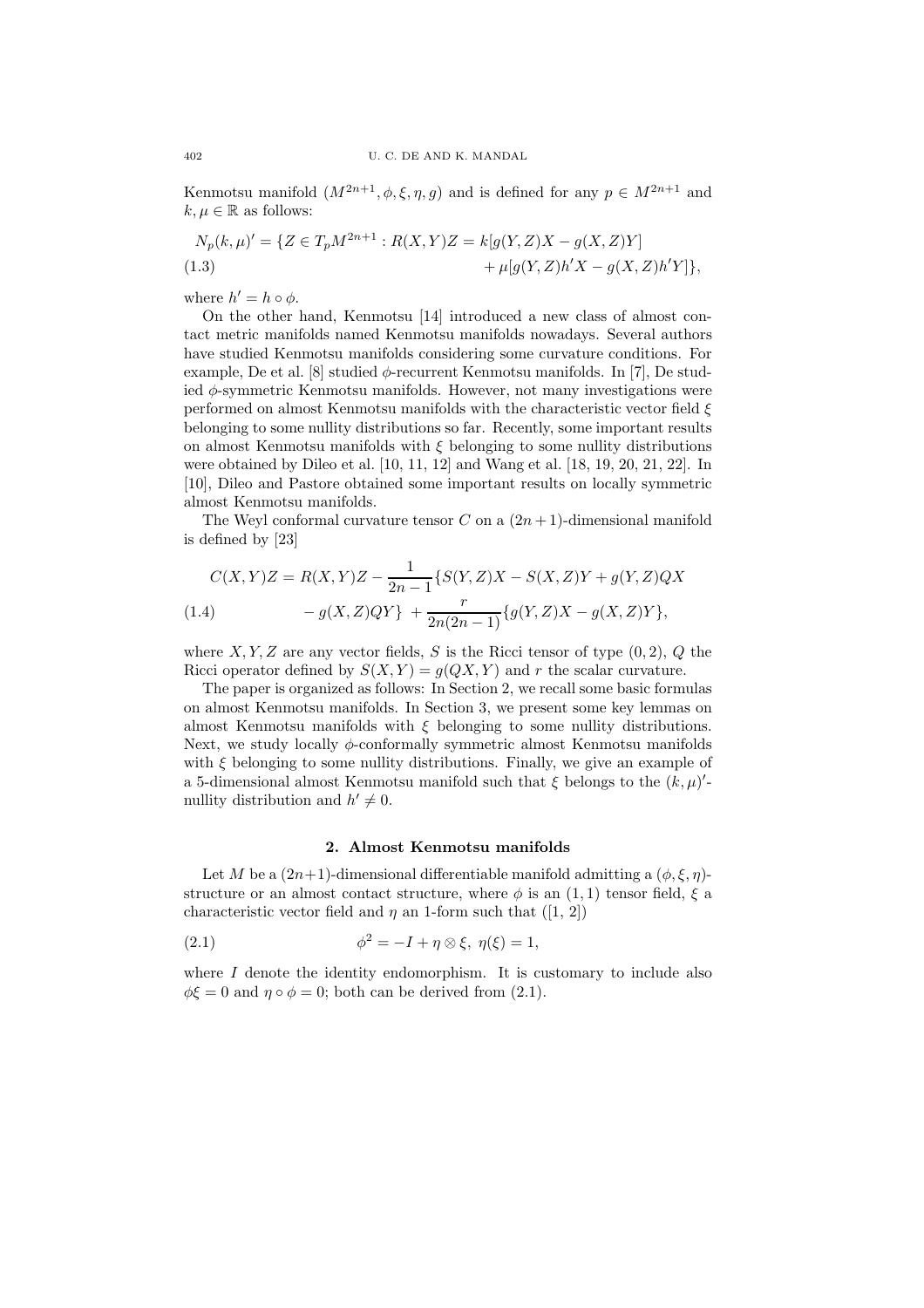If a manifold  $M$  with a  $(\phi, \xi, \eta)$ -structure admits a Riemannian metric  $g$ such that

$$
g(\phi X, \phi Y) = g(X, Y) - \eta(X)\eta(Y)
$$

for any vector fields X and Y of  $T_p M^{2n+1}$ , then M is said to have an almost contact metric structure  $(\phi, \xi, \eta, g)$ . The fundamental 2-form  $\Phi$  on an almost contact metric manifold is defined by  $\Phi(X, Y) = g(X, \phi Y)$  for any vector fields  $X, Y$  of  $T_n M^{2n+1}$ . An almost Kenmotsu manifold is defined as an almost contact metric manifold such that  $d\eta = 0$  and  $d\Phi = 2\eta \wedge \Phi$ . The normality of an almost contact metric manifold is given by vanishing the (1, 2)-type torsion tensor  $N_{\phi}$ , defined by  $N_{\phi} = [\phi, \phi] + 2d\eta \otimes \xi$ , where  $[\phi, \phi]$  is the Nijenhuis torsion of  $\phi$  [1]. A normal almost Kenmotsu manifold is a Kenmotsu manifold. Also Kenmotsu manifolds can be characterized by  $(\nabla_X \phi)Y = g(\phi X, Y)\xi - \eta(Y)\phi X$ , for any vector fields  $X, Y$ . It is well known [14] that a Kenmotsu manifold  $M^{2n+1}$  is locally a warped product  $I \times_f N^{2n}$ , where  $N^{2n}$  is a Kähler manifold, I is an open interval with coordinate  $\dot{t}$  and  $f$  is the warping function defined by  $f = ce^t$  for some positive constant c. Let  $\mathcal D$  be the distribution orthogonal to  $\xi$  and defined by  $\mathcal{D} = Ker(\eta) = Im(\phi)$ . In an almost Kenmotsu manifold  $\mathcal D$ is an integrable distribution as  $\eta$  is closed. Let the two tensor fields  $h = \frac{1}{2} \mathcal{L}_{\xi} \phi$ and  $l = R(\cdot, \xi)\xi$  on an almost Kenmotsu manifold  $M^{2n+1}$ . The tensor fields l and  $h$  are symmetric and satisfy the following relations [15]

(2.2) 
$$
h\xi = 0, l\xi = 0, tr(h) = 0, tr(h\phi) = 0, h\phi + \phi h = 0,
$$

(2.3) 
$$
\nabla_X \xi = -\phi^2 X - \phi h X (\Rightarrow \nabla_\xi \xi = 0),
$$

(2.4) 
$$
\phi l \phi - l = 2(h^2 - \phi^2),
$$

$$
(2.5) R(X,Y)\xi = \eta(X)(Y - \phi hY) - \eta(Y)(X - \phi hX) + (\nabla_Y \phi h)X - (\nabla_X \phi h)Y
$$

for any vector fields  $X, Y$ . In the study of Sasakian manifolds, Takahashi [16] introduced the notion of locally  $\phi$ -symmetric manifold as a weaker version of local symmetry. Later Boeckx et al. [5] studied  $\phi$ -symmetric contact metric manifolds. In [4], Boeckx studied locally  $\phi$ -symmetric contact metric manifolds. In [9], De et al. obtained some important theorems on 3-dimensional locally  $\phi$ -symmetric normal almost contact metric manifolds. Also Boeckx and Cho [6] obtained some important classification theorems on locally symmetric contact metric manifolds. According to Takahashi [16] we have the following definition:

**Definition 2.1.** An almost Kenmotsu manifold is said to be  $\phi$ -symmetric if it satisfies

$$
\phi^2((\nabla_W R)(X,Y)Z) = 0
$$

for any vector fields  $W, X, Y, Z \in T_pM$ . In addition, if the vector fields  $W, X, Y, Z$  are orthogonal to  $\xi$ , then the manifold is called locally  $\phi$ -symmetric.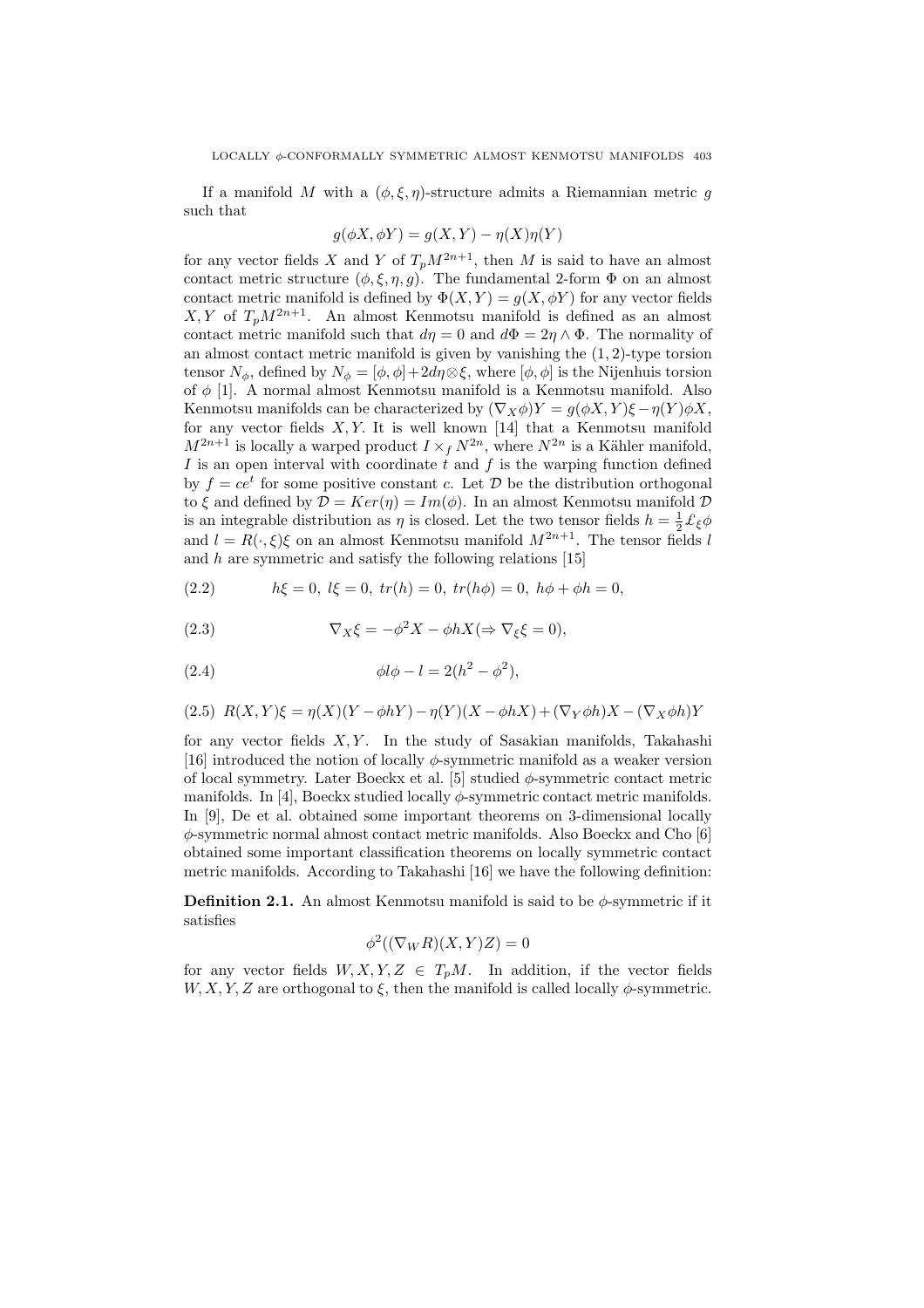**Definition 2.2.** An almost Kenmotsu manifold is said to be  $\phi$ -conformally symmetric if it satisfies

$$
\phi^2((\nabla_W C)(X,Y)Z) = 0
$$

for any vector fields  $W, X, Y, Z \in T_pM$ . In addition, if the vector fields  $W, X, Y, Z$  are orthogonal to  $\xi$ , then the manifold is called locally  $\phi$ -conformally symmetric.

## 3. Properties of the nullity conditions

In this section we present some key results on almost Kenmotsu manifolds with  $\xi$  belonging to some nullity distributions. The  $(1, 1)$ -type symmetric tensor field  $h' = h \circ \phi$  is anticommuting with  $\phi$  and  $h' \xi = 0$ . Also it is clear that

$$
(3.1) \t\t\t h = 0 \Leftrightarrow h' = 0.
$$

We have the following results.

**Lemma 3.1** (Prop. 3.1 and Prop. 5.1 of [15]). Let  $(M^{2n+1}, \phi, \xi, \eta, q)$  be an almost Kenmotsu manifold satisfying either the generalized  $(k, \mu)$ -nullity condition or the generalized  $(k, \mu)'$ -nullity condition (the term generalized means  $k, \mu$  both are smooth functions), with  $h \neq 0$ . Then, one has

(3.2) 
$$
h'^2 = (k+1)\phi^2 (\Leftrightarrow h^2 = (k+1)\phi^2),
$$

$$
(3.3) \tS(X,\xi) = 2nk\eta(X)
$$

for any vector fields X on  $M^{2n+1}$ . Furthermore, in the case of generalized  $(k, \mu)$ -nullity condition, one has

(3.4) 
$$
R(\xi, X)Y = k[g(X, Y)\xi - \eta(Y)X] + \mu[g(hX, Y)\xi - \eta(Y)hX]
$$

and in the case of generalized  $(k, \mu)'$ -nullity condition, one has

(3.5) 
$$
R(\xi, X)Y = k[g(X, Y)\xi - \eta(Y)X] + \mu[g(h'X, Y)\xi - \eta(Y)h'X]
$$

for any  $X, Y \in T_pM$ . In addition if  $n > 1$ , then one has

(3.6)  $(\nabla_X h')Y = -g(h'X + h'^2X, Y)\xi - \eta(Y)(h'X + h'^2X) - (\mu + 2)\eta(X)h'Y$ for any  $X, Y \in T_nM$ .

Let  $X \in \mathcal{D}$  be the eigenvector of h' corresponding to the eigenvalue  $\lambda$ . It follows from (3.2) that  $\lambda^2 = -(k+1)$ , a constant. Therefore  $k \le -1$  and  $\lambda = \pm \sqrt{-k-1}$ . We denote by  $[\lambda]'$  and  $[-\lambda]'$  the corresponding eigenspaces associated with h' corresponding to the non-zero eigenvalue  $\lambda$  and  $-\lambda$  respectively.

**Lemma 3.2** (Prop. 4.1 and Prop. 4.3 of [11]). Let  $(M^{2n+1}, \phi, \xi, \eta, g)$  be an almost Kenmotsu manifold such that  $\xi$  belongs to the  $(k, \mu)'$ -nullity distribution and  $h' \neq 0$ . Then  $k < -1$ ,  $\mu = -2$  and Spec  $(h') = \{0, \lambda, -\lambda\}$ , with 0 as simple eigen value and  $\lambda = \sqrt{-k-1}$ . The distributions  $[\xi] \oplus [\lambda]'$  and  $[\xi] \oplus [-\lambda]'$ are integrable with totally geodesic leaves. The distributions  $[\lambda]'$  and  $[-\lambda]'$  are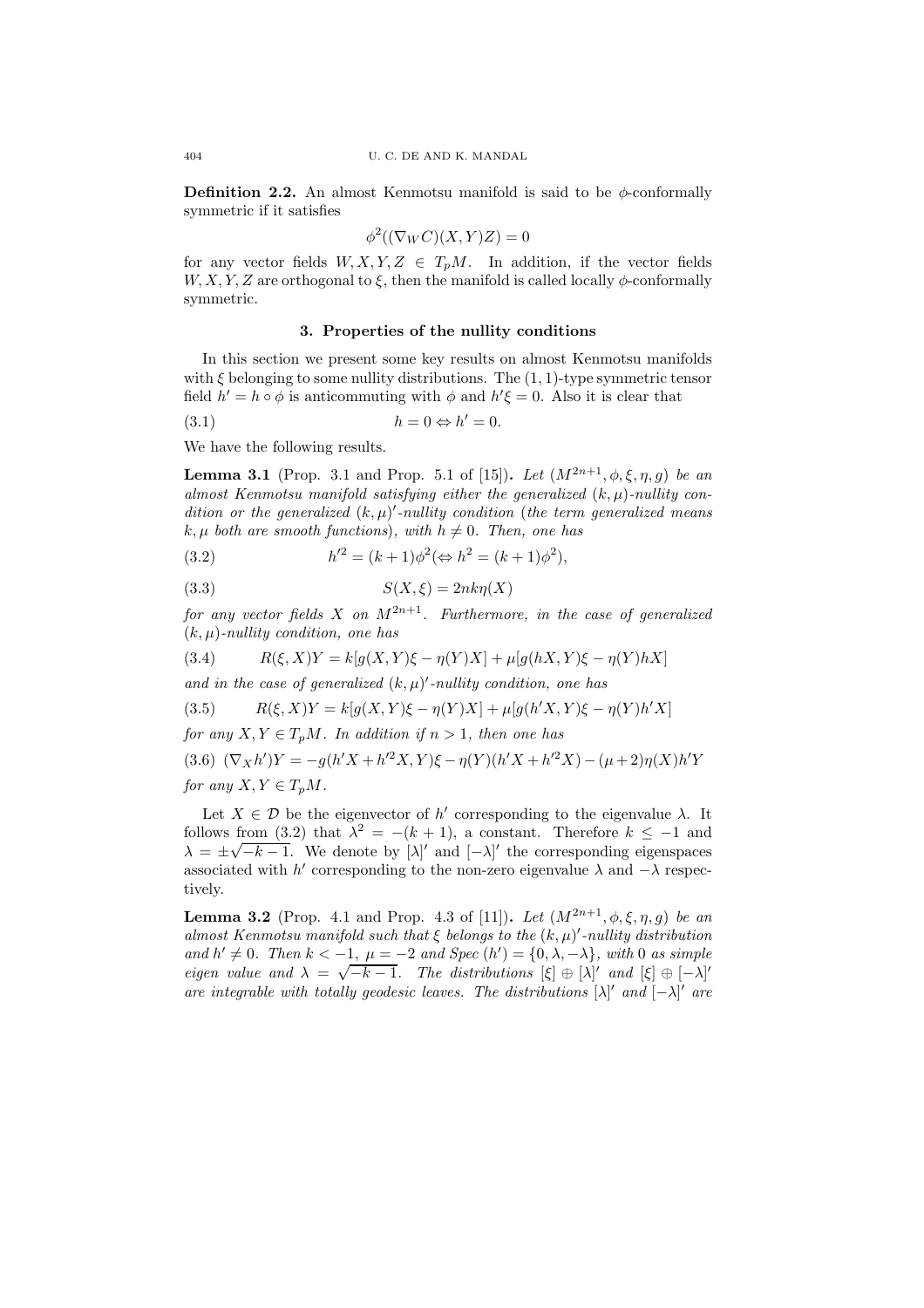integrable with totally umbilical leaves. Furthermore, the sectional curvature are given as following:

(a)  $K(X, \xi) = k - 2\lambda$  if  $X \in [\lambda]'$  and  $K(X, \xi) = k + 2\lambda \text{ if } X \in [-\lambda]'$ , (b)  $K(X,Y) = k - 2\lambda$  if  $X, Y \in [\lambda]';$  $K(X,Y) = k + 2\lambda \text{ if } X,Y \in [-\lambda]' \text{ and}$  $K(X,Y) = -(k+2)$  if  $X \in [\lambda]'$ ,  $Y \in [-\lambda]'$ , (c)  $M^{2n+1}$  has constant negative scalar curvature  $r = 2n(k - 2n)$ .

**Lemma 3.3** (Lemma 3 of [20]). Let  $(M^{2n+1}, \phi, \xi, \eta, q)$  be an almost Kenmotsu manifold with  $\xi$  belonging to the generalized  $(k, \mu)'$ -nullity distribution and  $h' \neq$ 0. If  $n > 1$ , then the Ricci operator Q of  $M^{2n+1}$  is given by

(3.7) 
$$
Q = -2ni d + 2n(k+1)\eta \otimes \xi + [\mu - 2(n-1)]h'.
$$

Moreover, if both  $k$  and  $\mu$  are constant, then we have

(3.8) 
$$
Q = -2ni d + 2n(k+1)\eta \otimes \xi - 2nh'.
$$

In both cases, the scalar curvature of  $M^{2n+1}$  is  $2n(k-2n)$ .

**Lemma 3.4** (Theorem 5.1 and Proposition 5.2 of [15]). Let  $(M^{2n+1}, \phi, \xi, \eta, g)$ ,  $(n > 1)$  be an almost Kenmotsu manifold such that  $h' \neq 0$  and  $\xi$  belongs to the generalized  $(k,\mu)'$ -nullity distribution. Then for any  $X_\lambda, Y_\lambda, Z_\lambda \in [\lambda]'$  and  $X_{-\lambda}, Y_{-\lambda}, Z_{-\lambda} \in [-\lambda]'$ , the Riemannian curvature tensor satisfies:

$$
R(X_{\lambda}, Y_{\lambda})Z_{-\lambda} = 0,
$$
  
\n
$$
R(X_{-\lambda}, Y_{-\lambda})Z_{\lambda} = 0,
$$
  
\n
$$
R(X_{\lambda}, Y_{-\lambda})Z_{\lambda} = (k+2)g(X_{\lambda}, Z_{\lambda})Y_{-\lambda},
$$
  
\n
$$
R(X_{\lambda}, Y_{-\lambda})Z_{-\lambda} = -(k+2)g(Y_{-\lambda}, Z_{-\lambda})X_{\lambda},
$$
  
\n
$$
R(X_{\lambda}, Y_{\lambda})Z_{\lambda} = (k-2\lambda)[g(Y_{\lambda}, Z_{\lambda})X_{\lambda} - g(X_{\lambda}, Z_{\lambda})Y_{\lambda}],
$$
  
\n
$$
R(X_{-\lambda}, Y_{-\lambda})Z_{-\lambda} = (k+2\lambda)[g(Y_{-\lambda}, Z_{-\lambda})X_{-\lambda} - g(X_{-\lambda}, Z_{-\lambda})Y_{-\lambda}].
$$

Further, for the sectional curvature we have:

(a)  $K(X, \xi) = k + \lambda \mu$  if  $X \in [\lambda]'$  and  $K(X,\xi) = k - \lambda \mu \text{ if } X \in [-\lambda]'$ , (b)  $K(X,Y) = k - 2\lambda$  if  $X, Y \in [\lambda]';$  $K(X,Y) = k + 2\lambda \text{ if } X,Y \in [-\lambda]' \text{ and}$  $K(X,Y) = -(k+2)$  if  $X \in [\lambda]'$ ,  $Y \in [-\lambda]'$ , (c)  $M^{2n+1}$  has constant negative scalar curvature  $r = 2n(k-2n)$ .

**Lemma 3.5** (Proposition 4.2 of [11]). Let  $(M^{2n+1}, \phi, \xi, \eta, g)$  be an almost Kenmotsu manifold such that  $h' \neq 0$  and  $\xi$  belongs to the  $(k, -2)'$ -nullity distribution. Then for any  $X_{\lambda}, Y_{\lambda}, Z_{\lambda} \in [\lambda]'$  and  $X_{-\lambda}, Y_{-\lambda}, Z_{-\lambda} \in [-\lambda]'$ , the Riemannian curvature tensor satisfies:

$$
R(X_{\lambda}, Y_{\lambda})Z_{-\lambda} = 0,
$$
  

$$
R(X_{-\lambda}, Y_{-\lambda})Z_{\lambda} = 0,
$$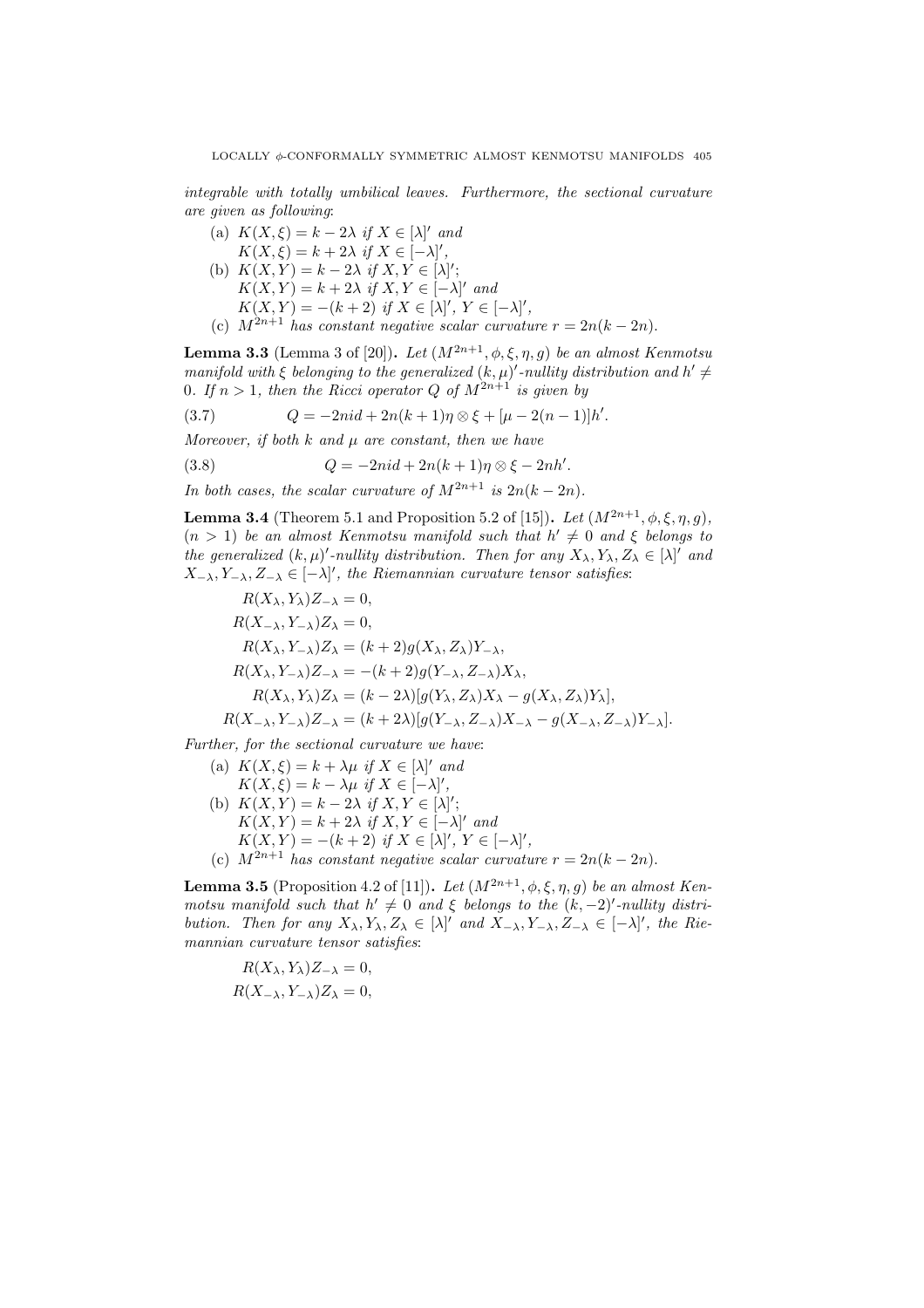$$
R(X_{\lambda}, Y_{-\lambda})Z_{\lambda} = (k+2)g(X_{\lambda}, Z_{\lambda})Y_{-\lambda},
$$
  
\n
$$
R(X_{\lambda}, Y_{-\lambda})Z_{-\lambda} = -(k+2)g(Y_{-\lambda}, Z_{-\lambda})X_{\lambda},
$$
  
\n
$$
R(X_{\lambda}, Y_{\lambda})Z_{\lambda} = (k-2\lambda)[g(Y_{\lambda}, Z_{\lambda})X_{\lambda} - g(X_{\lambda}, Z_{\lambda})Y_{\lambda}],
$$
  
\n
$$
R(X_{-\lambda}, Y_{-\lambda})Z_{-\lambda} = (k+2\lambda)[g(Y_{-\lambda}, Z_{-\lambda})X_{-\lambda} - g(X_{-\lambda}, Z_{-\lambda})Y_{-\lambda}].
$$

**Lemma 3.6** (Lemma 4.1 of [11]). Let  $(M^{2n+1}, \phi, \xi, \eta, g)$  be an almost Kenmotsu manifold with  $h' \neq 0$  and  $\xi$  belonging to the  $(k, -2)'$ -nullity distribution. Then for any  $X, Y \in T_nM$ ,

(3.9) 
$$
(\nabla_X h')Y = -g(h'X + h'^2X, Y)\xi - \eta(Y)(h'X + h'^2X).
$$

**Lemma 3.7** (Theorem 4.1 of [11]). Let  $M$  be an almost Kenmotsu manifold of dimension  $2n + 1$ . Suppose that the characteristic vector field  $\xi$  belonging to the  $(k, \mu)$ -nullity distribution. Then  $k = -1$ ,  $h = 0$  and M is locally a warped product of an open interval and an almost Kähler manifold.

## 4. Locally φ-conformally symmetric almost Kenmotsu manifolds

This section deals with locally  $\phi$ -conformally symmetric almost Kenmotsu manifolds with some nullity distributions. At first we prove the following:

**Theorem 4.1.** Let  $(M^{2n+1}, \phi, \xi, \eta, g)(n > 1)$  be a locally  $\phi$ -conformally symmetric almost Kenmotsu manifold with the characteristic vector field ξ belonging to the  $(k,\mu)'$ -nullity distribution and  $h' \neq 0$ . Then the manifold  $M^{2n+1}$  is locally isometric to the Riemannian product of an  $(n+1)$ -dimensional manifold of constant sectional curvature −4 and a flat n-dimensional manifold.

*Proof.* We suppose that the manifold  $M^{2n+1}$  is a locally  $\phi$ -conformally symmetric almost Kenmotsu manifold with the characteristic vector field  $\xi$  belonging to the  $(k, \mu)'$ -nullity distribution. Then we have

(4.1) 
$$
\phi^2((\nabla_Z C)(X,Y)W) = 0
$$

for any vector fields  $X, Y, Z, W$  orthogonal to  $\xi$ . Substituting  $W = \xi$  in the above equation we get

(4.2) 
$$
\phi^2((\nabla_Z C)(X,Y)\xi) = 0.
$$

Making use of  $(3.8)$  and  $(1.3)$  in  $(1.4)$  we obtain

(4.3) 
$$
C(X,Y)\xi = \left(\mu + \frac{2n}{2n-1}\right) \{\eta(Y)h'X - \eta(X)h'Y\}
$$

for any vector fields  $X, Y \in T_pM$ . Taking the covariant differentiation along any arbitrary vector field  $Z \in T_pM$  of (4.3) we have

$$
(\nabla_Z C)(X,Y)\xi = \left(\mu + \frac{2n}{2n-1}\right)\{(\nabla_Z \eta)Y(h'X) + \eta(Y)(\nabla_Z h')X - (\nabla_Z \eta)X(h'Y) - \eta(X)(\nabla_Z h')Y\}
$$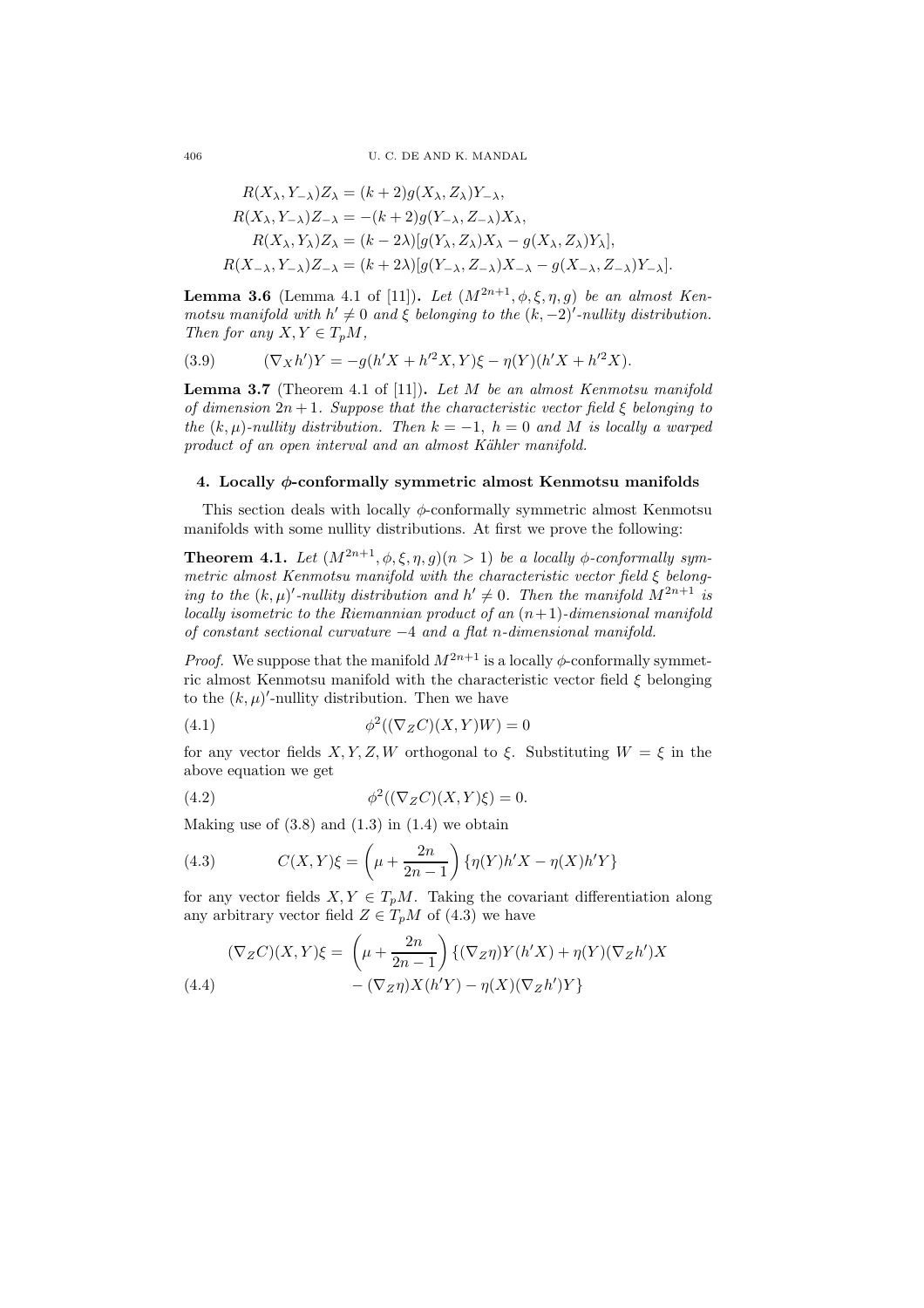for any vector fields  $X, Y \in T_pM$ . Applying  $\phi^2$  on both sides of (4.4) gives

$$
\phi^2((\nabla_Z C)(X,Y)\xi) = \left(\mu + \frac{2n}{2n-1}\right) \{(\nabla_Z \eta)Y(-h'X) + \eta(Y)\phi^2((\nabla_Z h')X) - (\nabla_Z \eta)X(-h'Y) - \eta(X)\phi^2((\nabla_Z h')Y)\}
$$
\n(4.5)

for any vector fields  $X, Y \in T_pM$ . With the help of (2.3) we have from the above equation

$$
\phi^2((\nabla_Z C)(X,Y)\xi) = \left(\mu + \frac{2n}{2n-1}\right) \{-h'X[g(Y,Z) - \eta(Y)\eta(Z) + g(h'Z,Y)]+ h'Y[g(X,Z) - \eta(X)\eta(Z) + g(h'Z,X)]+ \eta(Y)\phi^2((\nabla_Z h')X) - \eta(X)\phi^2((\nabla_Z h')Y)\}
$$

for any vector fields  $X, Y \in T_pM$ . In view of (4.1), (4.6) and noticing that  $X, Y, Z$  are orthogonal to  $\xi$  implies  $(4.7)$ 

$$
\left(\mu + \frac{2n}{2n-1}\right) \{-h'X[g(Y,Z) + g(h'Z,Y)] + h'Y[g(X,Z) + g(h'Z,X)]\} = 0.
$$

In [11], Dileo and Pastore proved that if  $\xi$  belongs to the  $(k, \mu)'$ -nullity distribution then  $\mu = -2$ . Using this result and by the assumption  $n > 1$ , it follows from  $(4.7)$  that

(4.8) 
$$
-h'X[g(Y,Z) + g(h'Z,Y)] + h'Y[g(X,Z) + g(h'Z,X)] = 0
$$

for any vector fields  $X, Y, Z$  orthogonal to  $\xi$ . Letting  $X, Y, Z \in [-\lambda]'$  in (4.8) implies that

(4.9) 
$$
\lambda(1-\lambda)[g(Y,Z)X - g(X,Z)Y] = 0.
$$

Suppose  $\lambda = 0$ , then from the fact  $\lambda^2 = -(k+1)$  we have  $k = -1$  and hence  $h' = 0$  from (3.2), which contradicts our assumption  $h' \neq 0$ . Therefore  $\lambda \neq 0$ , then it follows from (4.9) that  $\lambda = 1$  and hence  $k = -2$ . Then we can write from Lemma 3.5 that

$$
R(X_{\lambda}, Y_{\lambda})Z_{\lambda} = -4[g(Y_{\lambda}, Z_{\lambda})X_{\lambda} - g(X_{\lambda}, Z_{\lambda})Y_{\lambda}],
$$
  

$$
R(X_{-\lambda}, Y_{-\lambda})Z_{-\lambda} = 0
$$

for any  $X_{\lambda}, Y_{\lambda}, Z_{\lambda} \in [\lambda]'$  and  $X_{-\lambda}, Y_{-\lambda}, Z_{-\lambda} \in [-\lambda]'$ . Also it follows from Lemma 3.2 that  $K(X,\xi) = -4$  for any  $X \in [\lambda]'$  and  $K(X,\xi) = 0$  for any  $X \in [-\lambda]'$ . Again from Lemma 3.2 we see that  $K(X, Y) = -4$  for any  $X, Y \in$  $[\lambda]'$ ;  $K(X,Y) = 0$  for any  $X, Y \in [-\lambda]'$  and  $K(X,Y) = 0$  for any  $X \in [\lambda]'$ ,  $Y \in$ [-λ]'. As is shown in [11] that the distribution  $[ξ] ⊕[λ]$ ' is integrable with totally geodesic leaves and the distribution  $[-\lambda]'$  is integrable with totally umbilical leaves by  $H = -(1 - \lambda)\xi$ , where H is the mean curvature vector field for the leaves of  $[-\lambda]'$  immersed in  $M^{2n+1}$ . Here  $\lambda = 1$ , then two orthogonal distributions  $[\xi]\oplus[1]'$  and  $[-1]'$  are both integrable with totally geodesic leaves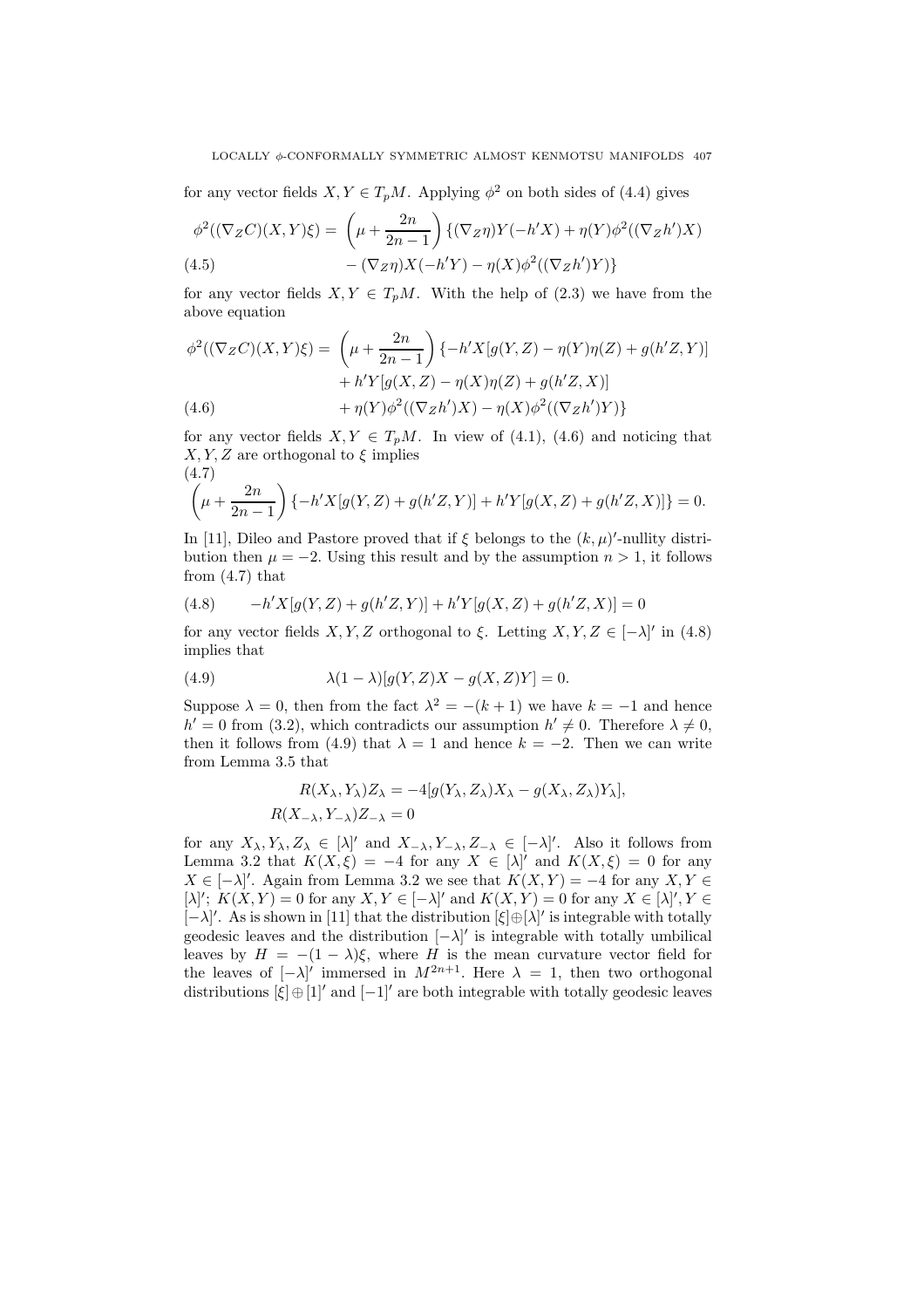immersed in  $M^{2n+1}$ . Then we can say that  $M^{2n+1}$  is locally isometric to  $\mathbb{H}^{n+1}(-4) \times \mathbb{R}^n$ . This completes the proof.  $\Box$ 

Next we prove the following:

**Theorem 4.2.** Let  $(M^{2n+1}, \phi, \xi, \eta, g)(n > 1)$  be a locally  $\phi$ -conformally symmetric almost Kenmotsu manifold with the characteristic vector field ξ belonging to the generalized  $(k, \mu)'$ -nullity distribution and  $h' \neq 0$ . Then the manifold  $M^{2n+1}$  is locally isometric to the Riemannian product of an  $(n+1)$ -dimensional manifold of constant sectional curvature  $-4$  and a flat n-dimensional manifold.

*Proof.* We suppose that the manifold  $M^{2n+1}$  is a locally  $\phi$ -conformally symmetric almost Kenmotsu manifold with the characteristic vector field  $\xi$  belonging to the generalized  $(k, \mu)'$ -nullity distribution. This implies

$$
(4.10)\qquad \qquad \phi^2((\nabla_Z C)(X,Y)W) = 0
$$

for any vector fields  $X, Y, Z, W$  orthogonal to  $\xi$ . Setting  $W = \xi$  in the above equation gives

(4.11) 
$$
\phi^2((\nabla_Z C)(X,Y)\xi) = 0.
$$

From (3.5) we have

(4.12) 
$$
R(X,Y)\xi = k\{\eta(Y)X - \eta(X)Y\} + \mu\{\eta(Y)h'X - \eta(X)h'Y\}
$$

for any  $X, Y \in T_pM$ . Making use of (4.12) and (3.7) in (1.4) we get

(4.13) 
$$
C(X,Y)\xi = \left(\frac{2(n-1)(\mu+1)}{2n-1}\right)\{\eta(Y)h'X - \eta(X)h'Y\}
$$

for any vector fields  $X, Y \in T_pM$ . Taking the covariant differentiation along any arbitrary vector field  $Z \in T_pM$  of (4.13) we have

$$
(\nabla_Z C)(X,Y)\xi = \frac{2(n-1)}{2n-1} \{\eta(Y)h'X - \eta(X)h'Y\}Z(\mu) + \left(\frac{2(n-1)(\mu+1)}{2n-1}\right) \{(\nabla_Z \eta)Y(h'X) + \eta(Y)(\nabla_Z h')X - (\nabla_Z \eta)X(h'Y) - \eta(X)(\nabla_Z h')Y\}
$$

for any vector fields  $X, Y \in T_pM$ . Applying  $\phi^2$  on both sides of (4.14) gives

$$
\phi^2((\nabla_Z C)(X, Y)\xi)
$$
\n
$$
= \frac{2(n-1)}{2n-1} \{\eta(Y)(-h'X) - \eta(X)(-h'Y)\} Z(\mu)
$$
\n
$$
+ \left(\frac{2(n-1)(\mu+1)}{2n-1}\right) \{\eta(Y)\phi^2((\nabla_Z h')X) - (\nabla_Z \eta)Y(h'X)
$$
\n(4.15)\n
$$
- (\nabla_Z \eta)X(-h'Y) - \eta(X)\phi^2((\nabla_Z h')Y)\}
$$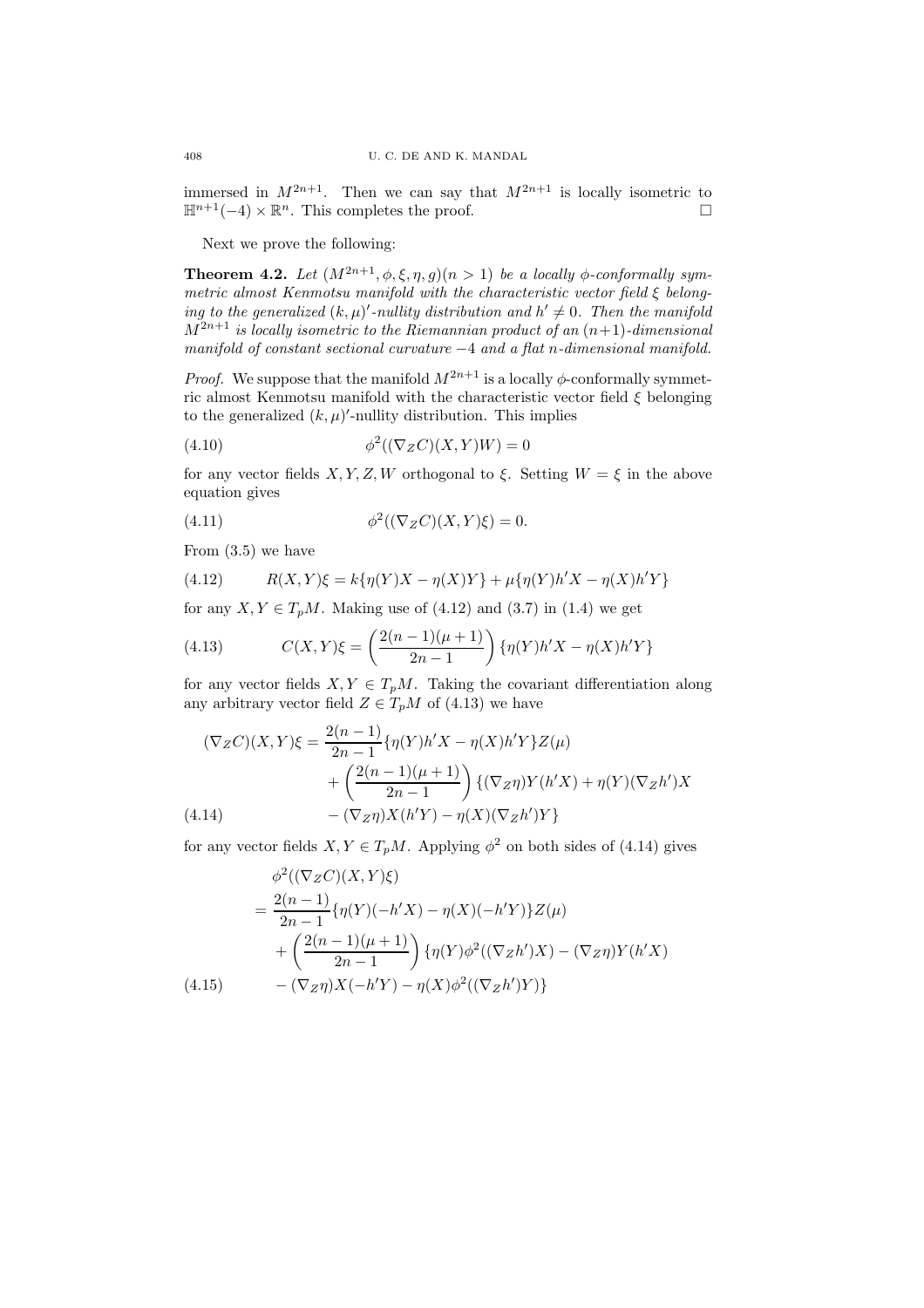for any vector fields  $X, Y \in T_pM$ . Using (2.3) the above equation implies

$$
\phi^2((\nabla_Z C)(X,Y)\xi) = \frac{2(n-1)}{2n-1} \{\eta(Y)(-h'X) - \eta(X)(-h'Y)\} Z(\mu)
$$
  
+ 
$$
\left(\frac{2(n-1)(\mu+1)}{2n-1}\right) \{h'Y[g(X,Z) - \eta(X)\eta(Z)]
$$
  
+ 
$$
h'Yg(h'Z,X) - h'X[g(Y,Z) - \eta(Y)\eta(Z) + g(h'Z,Y)]
$$
  
(4.16) 
$$
+ \eta(Y)\phi^2((\nabla_Z h')X) - \eta(X)\phi^2((\nabla_Z h')Y)\}
$$

for any vector fields  $X, Y \in T_pM$ . In view of (4.11), (4.16) and noticing that  $X, Y, Z$  are orthogonal to  $\xi$  implies

(4.17) 
$$
\left(\frac{2(n-1)(\mu+1)}{2n-1}\right) \{h'Y[g(X,Z) + g(h'Z,X)] -h'X[g(Y,Z) + g(h'Z,Y)]\} = 0.
$$

Again noticing the assumption  $n > 1$  it follows from (4.17) that

$$
(4.18) \quad (\mu+1)\{h'Y[g(X,Z)+g(h'Z,X)]-h'X[g(Y,Z)+g(h'Z,Y)]\}=0
$$

for any vector fields  $X, Y, Z$  orthogonal to  $\xi$ . Letting  $X, Y, Z \in [-\lambda]'$  in (4.18) implies that

(4.19) 
$$
(\mu + 1)\lambda(1 - \lambda)[g(Y, Z)X - g(X, Z)Y] = 0.
$$

Here we see that three possible cases arise:

Case 1.  $\mu = -1$ . In [15], Pastore and Saltarelli proved that in an almost Kenmotsu manifold with  $\xi$  belonging to the generalized  $(k, \mu)'$ -nullity distribution and  $h' \neq 0$  one has

(4.20) 
$$
\nabla_{\xi}h' = -(\mu + 2)h',
$$

and for any  $X, Y, Z \in \mathcal{D}$  one has

$$
(4.21) \t\t g((\nabla_X h')Y, Z) = 0.
$$

Noticing  $\mu = -1$ , we have from (4.20)

$$
\nabla_{\xi}h' = -h'.
$$

Making use of 
$$
(4.21)
$$
 and  $(4.22)$  we have

$$
(4.23) \t\t g(h'Y, Z) = 0,
$$

which implies that  $h' = 0$ , a contradiction. Thus  $\mu = -1$  is not possible. Case 2.  $\lambda = 0$ . Then from the fact  $\lambda^2 = -(k+1)$  we have  $k = -1$  and hence  $h' = 0$  from (3.2), which again contradicts our assumption  $h' \neq 0$ . Therefore  $\lambda \neq 0.$ 

Case 3.  $\lambda = 1$ . Hence  $k = -2$ . Then we can write from Lemma 3.4 that

$$
R(X_{\lambda}, Y_{\lambda})Z_{\lambda} = -4[g(Y_{\lambda}, Z_{\lambda})X_{\lambda} - g(X_{\lambda}, Z_{\lambda})Y_{\lambda}],
$$
  

$$
R(X_{-\lambda}, Y_{-\lambda})Z_{-\lambda} = 0
$$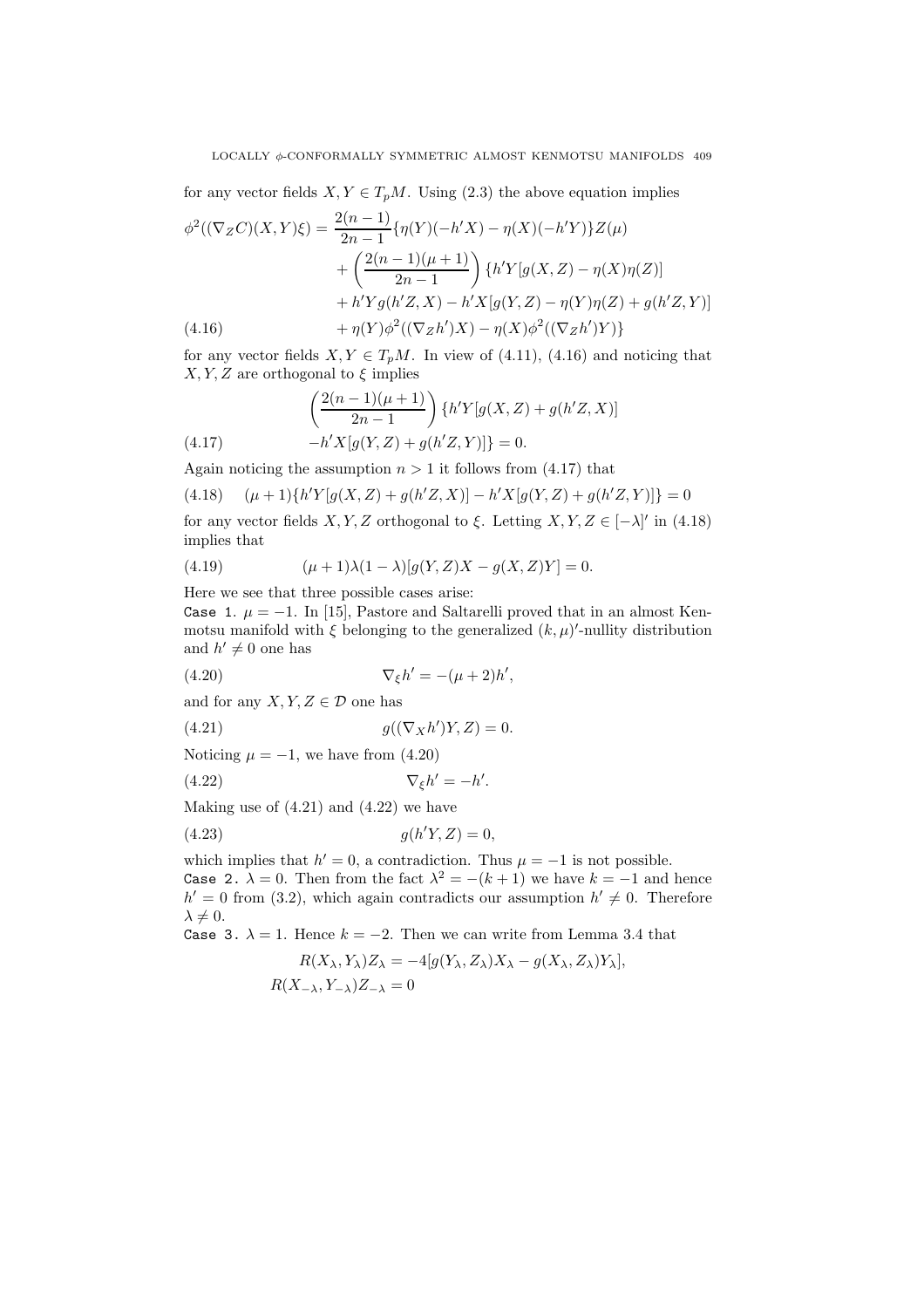for any  $X_{\lambda}, Y_{\lambda}, Z_{\lambda} \in [\lambda]'$  and  $X_{-\lambda}, Y_{-\lambda}, Z_{-\lambda} \in [-\lambda]'$ . Also it follows from Lemma 3.4 that  $K(X,Y) = -4$  for any  $X,Y \in [\lambda]'$ ;  $K(X,Y) = 0$  for any  $X, Y \in [-\lambda]'$  and  $K(X, Y) = 0$  for any  $X \in [\lambda]'$ ,  $Y \in [-\lambda]'$ . As is shown in [11] that the distribution  $[\xi] \oplus [\lambda]'$  is integrable with totally geodesic leaves and the distribution  $[-\lambda]'$  is integrable with totally umbilical leaves by  $H = -(1 - \lambda)\xi$ , where H is the mean curvature vector field for the leaves of  $[-\lambda]'$  immersed in  $M^{2n+1}$ . Here  $\lambda = 1$ , then two orthogonal distributions  $[\xi] \oplus [1]'$  and  $[-1]'$ are both integrable with totally geodesic leaves immersed in  $M^{2n+1}$ . Then we can say that  $M^{2n+1}$  is locally isometric to  $\mathbb{H}^{n+1}(-4) \times \mathbb{R}^n$ . This completes the  $\Box$ 

Now we study locally  $\phi$ -conformally symmetric almost Kenmotsu manifolds with  $\xi$  belonging to the  $(k, \mu)$ -nullity and generalized  $(k, \mu)$ -nullity distributions respectively. We prove the following:

**Theorem 4.3.** Let  $(M^{2n+1}, \phi, \xi, \eta, g)(n > 1)$  be a locally  $\phi$ -conformally symmetric almost Kenmotsu manifold with the characteristic vector field ξ belonging to the  $(k, \mu)$ -nullity distribution. Then the manifold  $M^{2n+1}$  is an Einstein one.

*Proof.* Let the manifold  $M^{2n+1}$  be a locally  $\phi$ -conformally symmetric almost Kenmotsu manifold with the characteristic vector field  $\xi$  belonging to the  $(k, \mu)$ nullity distribution. This implies

$$
(4.24) \qquad \qquad \phi^2((\nabla_Z C)(X,Y)W) = 0
$$

for any vector fields  $X, Y, Z, W$  orthogonal to  $\xi$ . Putting  $X = \xi$  in the above equation we have

(4.25) 
$$
\phi^2((\nabla_Z C)(\xi, Y)W) = 0.
$$

Making use of equation (1.2) and Lemma 3.7 in (1.4) yields

(4.26) 
$$
C(\xi, Y)W = -\frac{2n}{2n-1} \{g(Y, W)\xi - \eta(W)Y\}
$$

$$
-\frac{1}{2n-1} \{S(Y, W)\xi - \eta(W)QY\}
$$

for any  $Y, W \in T_pM$ . Taking the covariant differentiation along any vector field  $Z \in T_pM$  of (4.26) we get

$$
(\nabla_Z C)(\xi, Y)W = -\frac{2n}{2n-1} \{g(Y, W)(\nabla_Z \xi) - ((\nabla_Z \eta)W)Y\}
$$

$$
-\frac{1}{2n-1} \{S(Y, W)(\nabla_Z \xi) - QY(\nabla_Z \eta)W
$$

$$
(4.27)
$$

$$
+(\nabla_Z S)(Y, W)\xi - \eta(W)(\nabla_Z Q)Y\}
$$

for any  $Z, Y, W \in T_pM$ . Using (2.3) in the above equation implies

$$
(\nabla_Z C)(\xi, Y)W = -\frac{2n}{2n-1} \{g(Y, W)[Z - \eta(Z)\xi] - [g(Z, W)]\}
$$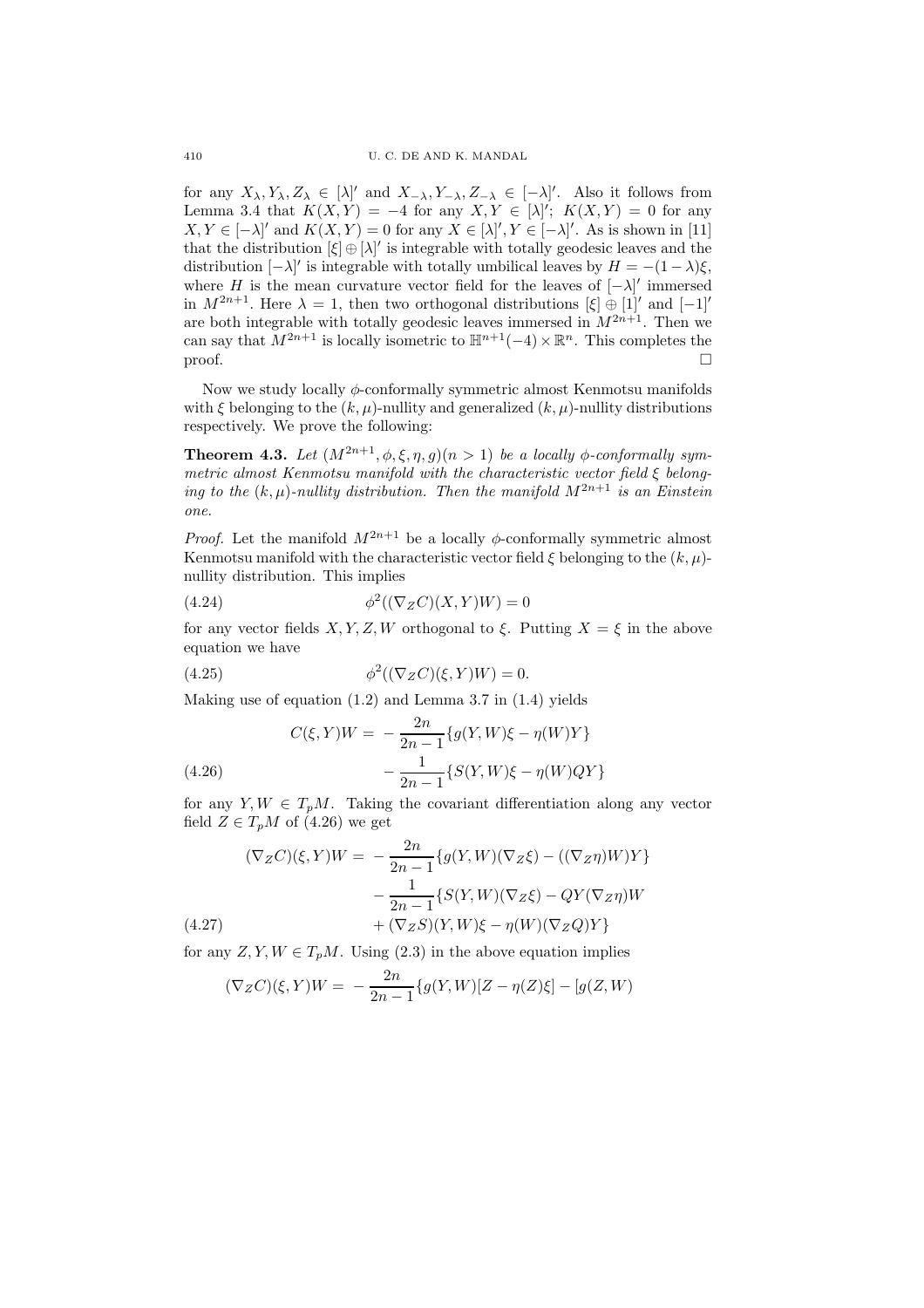$$
- \eta(Z)\eta(W)|Y\rangle - \frac{1}{2n-1} \{S(Y,W)[Z - \eta(Z)\xi] \\
- [g(Z,W) - \eta(Z)\eta(W)]QY - \eta(W)(\nabla_Z Q)Y \\
+ g((\nabla_Z Q)Y,W)\xi\}
$$
\n(4.28)

for any  $Z, Y, W \in T_pM$ . Applying  $\phi^2$  on both sides of the equation (4.28) gives

$$
\phi^2((\nabla_Z C)(\xi, Y)W) = -\frac{2n}{2n-1} \{g(Y, W) [-Z + \eta(Z)\xi] - [g(Z, W) - \eta(Z)\eta(W)] [-Y + \eta(Y)\xi\} - \frac{1}{2n-1} \{S(Y, W) [-Z + \eta(Z)\xi] - [g(Z, W) - \eta(Z)\eta(W)] [-QY + \eta(QY)\xi] - \eta(W)\phi^2((\nabla_Z Q)Y)\}
$$
\n(4.29)

for any  $Z, Y, W \in T_pM$ . From (4.29) and (4.25) and using the fact  $Y, Z, W$  are orthogonal to  $\xi$ , we have

$$
(4.30) \t2n{g(Y,W)Z - g(Z,W)Y} + S(Y,W)Z - g(Z,W)QY = 0
$$

for any  $Z, Y, W \in T_pM$ . Taking inner product of (4.30) with arbitrary vector field  $U$  yields

(4.31) 
$$
2n\{g(Y,W)g(Z,U) - g(Z,W)g(Y,U)\} + S(Y,W)g(Z,U) - g(Z,W)S(Y,U) = 0
$$

for any  $Z, Y, W, U \in T_pM$ . Let  $\{e_i : i = 1, 2, \ldots, 2n+1\}$  be a local orthonormal basis of tangent space at each point of the manifold  $M^{2n+1}$ . Setting  $Y = U = e_i$ in (4.31) and taking summation over  $i: 1 \leq i \leq 2n + 1$ , we get

(4.32) 
$$
S(Z, W) = (r + 4n^2)g(Z, W)
$$

for any  $Z, W \in T_pM$ . In [11], Dileo and Pastore prove that in an almost Kenmotsu manifold with  $\xi$  belonging to the  $(k, \mu)$ -nullity distribution the sectional curvature  $K(X, \xi) = -1$ . From this we get in an almost Kenmotsu manifold with  $\xi$  belonging to the  $(k, \mu)$ -nullity distribution the scalar curvature  $r = -2n(2n+1)$ . Hence, from (4.32) we have  $S(Z, W) = -2nq(Z, W)$ , for any  $Z, W \in T_pM$ . Therefore the manifold  $M^{2n+1}$  is an Einstein one. This completes the proof.  $\Box$ 

**Theorem 4.4.** Let  $(M^{2n+1}, \phi, \xi, \eta, q)(n > 1)$  be a locally  $\phi$ -conformally symmetric almost Kenmotsu manifold with the characteristic vector field ξ belonging to the generalized  $(k, u)$ -nullity distribution and  $h \neq 0$ . Then the manifold  $M^{2n+1}$  reduces to an Einstein almost Kenmotsu manifold with ξ belonging to the generalized k-nullity distribution.

*Proof.* Let us suppose that  $M^{2n+1}$  be a locally  $\phi$ -conformally symmetric almost Kenmotsu manifold with the characteristic vector field  $\xi$  belonging to the generalized  $(k, \mu)$ -nullity distribution. This implies

(4.33) 
$$
\phi^2((\nabla_W C)(X,Y)Z) = 0
$$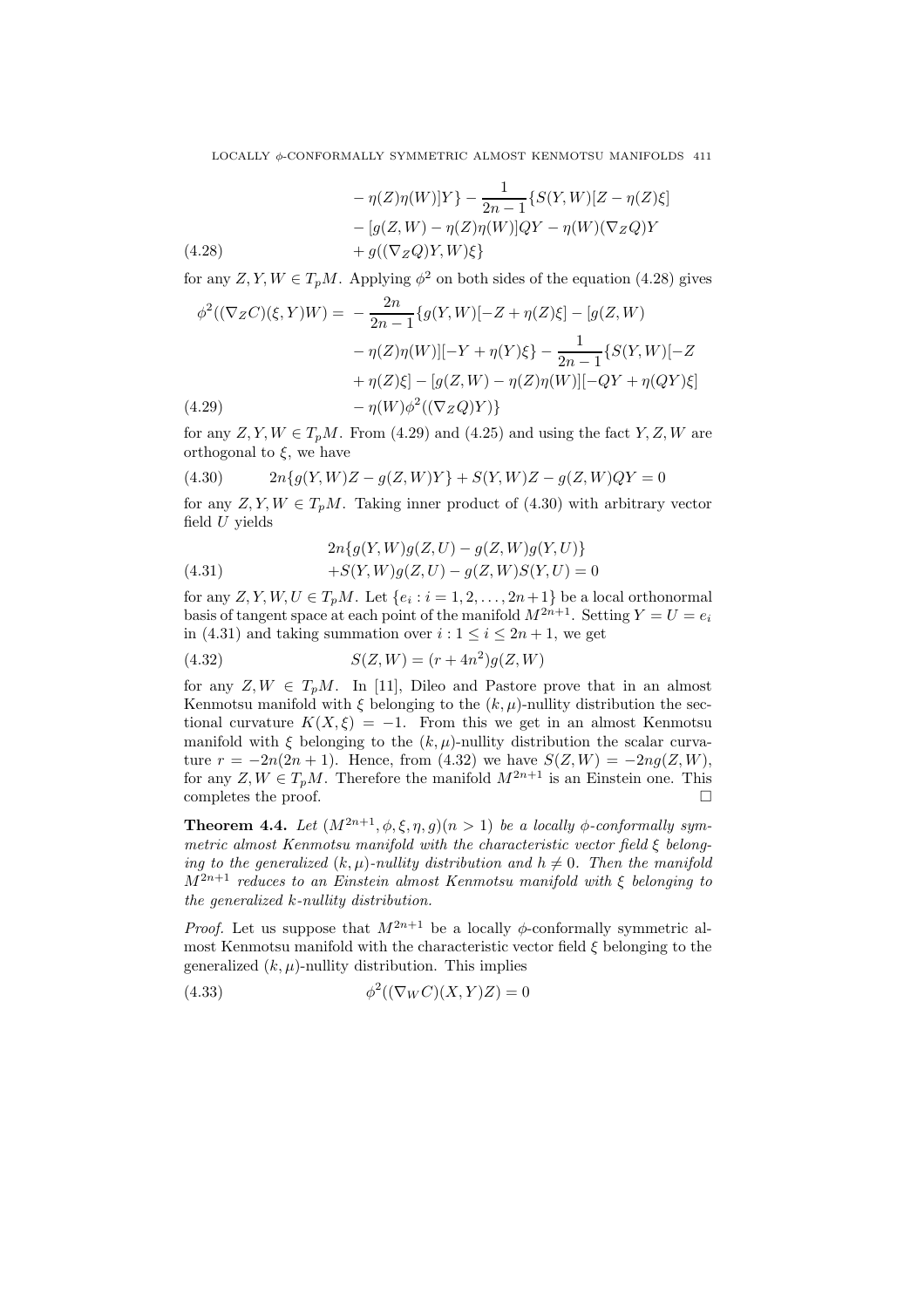for any vector fields  $X, Y, Z, W$  orthogonal to ξ. Substituting  $X = \xi$  in (4.33) we have

(4.34) 
$$
\phi^2((\nabla_W C)(\xi, Y)Z) = 0.
$$

In [15], Pastore and Saltarelli prove that in an almost Kenmotsu manifold  $M^{2n+1}, n > 1$  satisfying the generalized  $(k, \mu)$ -nullity distribution with  $h \neq 0$ , the scalar curvature is given by  $r = 2n(k-2n)$ . Using this result and (3.4) we have from (1.4)

(4.35) 
$$
C(\xi, Y)Z = \frac{-2n}{2n-1} \{g(Y, Z)\xi - \eta(Z)Y\} + \mu \{g(hY, Z)\xi - \eta(Z)hY\}
$$

$$
-\frac{1}{2n-1} \{S(Y, Z)\xi - \eta(Z)QY\}
$$

for any  $Y, Z \in T_pM$ . Taking the covariant differentiation along arbitrary vector field  $W \in T_pM$  of (4.35) we get

$$
(\nabla_{W}C)(\xi, Y)Z = \frac{-2n}{2n-1} \{g(Y, Z)(\nabla_{W}\xi) - (\nabla_{W}\eta)(Z)Y\} + W(\mu)\{g(hY, Z)\xi - \eta(Z)hY\} + \mu\{g(hY, Z)(\nabla_{W}\xi) - (\nabla_{W}\eta)(Z)hY - \eta(Z)(\nabla_{W}h)Y\} - \frac{1}{2n-1} \{S(Y, Z)(\nabla_{W}\xi) - (\nabla_{W}\eta)(Z)QY - \eta(Z)(\nabla_{W}Q)Y + (\nabla_{W}S)(Y, Z)\xi\}.
$$

After using (2.3) and applying  $\phi^2$  on both sides of (4.36) and noticing  $W, Y, Z$ are orthogonal to  $\xi$  implies

$$
\phi^2((\nabla_W C)(\xi, Y)Z) = \frac{-2n}{2n - 1} \{g(Y, Z)[-W + \phi hW] + [g(Z, W) + g(h\phi W, Z)]Y\} \n+ \mu \{g(hY, Z)[-W + \phi hW] + g(W, Z)hY + g(h\phi W, Z)hY\} \n- \frac{1}{2n - 1} \{S(Y, Z)[-W + \phi hW] \n+ [g(W, Z) + g(h\phi W, Z)]QY\}.
$$

In view of  $(4.34)$  and  $(4.37)$  we have

$$
\frac{-2n}{2n-1}\{g(Y,Z)[-W+\phi hW] + [g(Z,W) + g(h\phi W,Z)]Y\} + \mu\{g(hY,Z)[-W+\phi hW] + g(W,Z)hY + g(h\phi W,Z)hY\}
$$

(4.38) 
$$
-\frac{1}{2n-1}\left\{S(Y,Z)[-W+\phi hW]+[g(W,Z)+g(h\phi W,Z)]QY\right\}=0
$$

for any  $Y, Z, W \in T_pM$ . Taking inner product of (4.38) with any vector field  $U$  we obtain −2n

$$
\frac{-2n}{2n-1}\{g(Y,Z)[-g(W,U)+g(\phi hW,U)]+[g(Z,W)+g(h\phi W,Z)]g(Y,U)\}\n+\mu\{g(hY,Z)[-g(W,U)+g(\phi hW,U)]+[g(W,Z)+g(h\phi W,Z)]g(hY,U)\}
$$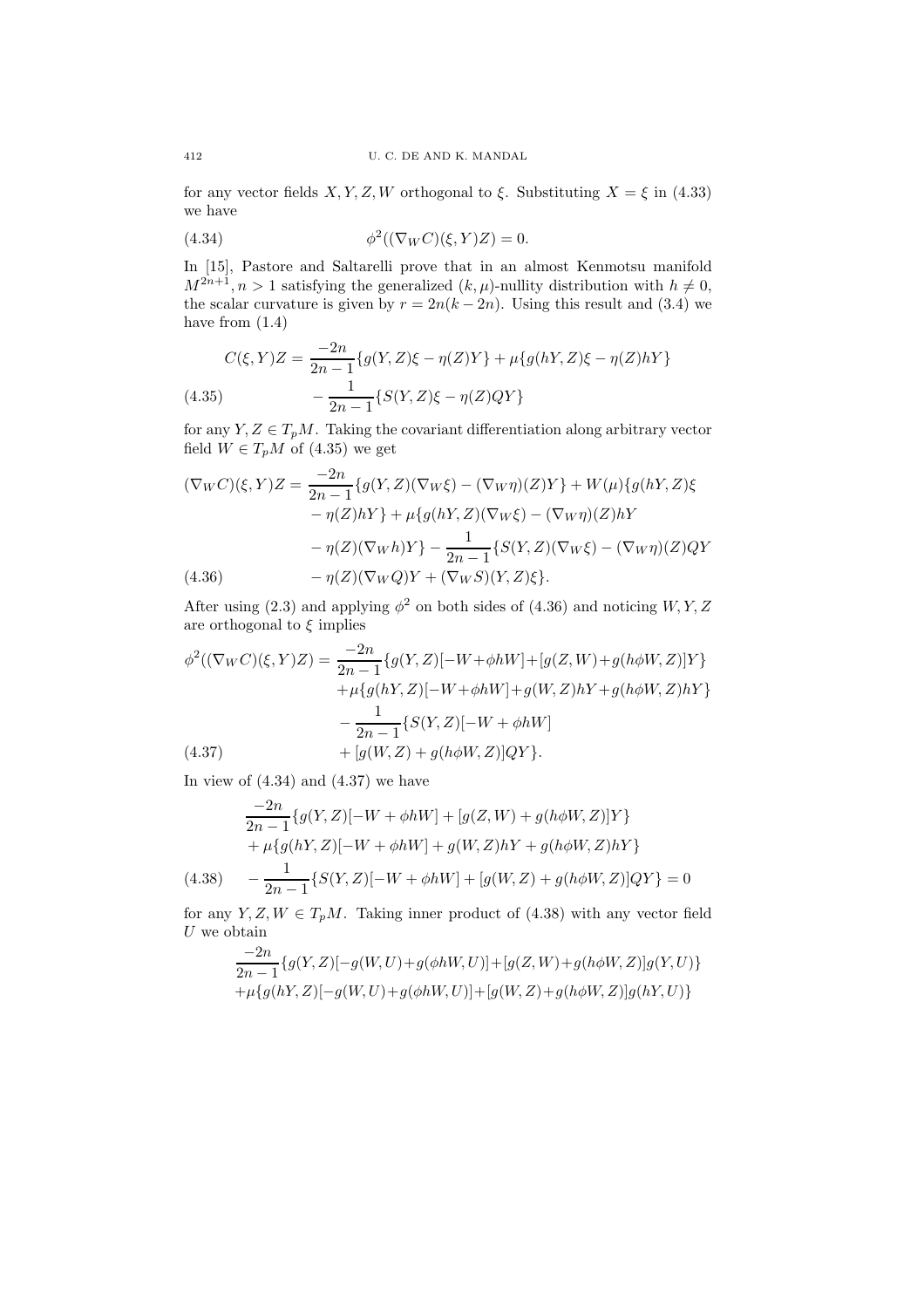$$
-\frac{1}{2n-1}\{S(Y,Z)[-g(W,U) + g(\phi hW,U)]
$$
  
(4.39) + [g(W,Z) + g(h\phi W,Z)]S(Y,U)\} = 0

for any  $Y, Z, W, U \in T_pM$ . Let us consider  $\{e_i : i = 1, 2, ..., 2n + 1\}$  be a local orthonormal basis of tangent space at each point of the manifold  $M^{2n+1}$ . Setting  $Y = U = e_i$  in (4.39) and taking summation over  $i: 1 \leq i \leq 2n + 1$ , implies

$$
\frac{-2n}{2n-1} \{ 2ng(W, Z) - 2ng(\phi hW, Z) \} + \mu \{ -g(hZ, W) + g(hZ, \phi hW) \}
$$

$$
-\frac{1}{2n-1} \{ S(Z, \phi hW) - S(Z, W) + 2n(k-2n)[g(W, Z) + g(h\phi W, Z)] \}
$$

 $(4.40) = 0$ 

for any  $Z, W \in T_nM$ . Substituting  $W = \phi hW$  in (4.40) and using (3.2) we get

$$
\frac{-2n}{2n-1} \{ 2ng(\phi hW, Z) + 2n(k+1)g(W, Z) \} \n+ \mu \{ -g(hZ, \phi hW) - (k+1)g(hZ, W) \} \n- \frac{1}{2n-1} \{ -S(Z, \phi hW) - (k+1)S(Z, W) \n+ 2n(k-2n)[g(\phi hW, Z) + (k+1)g(W, Z)] \} = 0
$$

for any  $Z, W \in T_pM$ . Adding (4.40) and (4.41) one can easily get

$$
(4.42) \qquad (k+2)\{S(Z,W) - 2nkg(Z,W) - (2n-1)\mu g(hZ,W)\} = 0
$$

for any  $Z, W \in T_pM$ . From (4.42), we see that either  $k = -2$  or,

(4.43) 
$$
S(Z, W) = 2nkg(Z, W) + (2n - 1)\mu g(hZ, W)
$$

for any vector field  $Z, W \in T_pM$ . Suppose  $k = -2$ , a constant, then  $\xi(k) = 0$ . Now we represent a result due to Pastore and Saltarelli [15]: In an almost Kenmotsu manifold with generalized  $(k, \mu)$ -nullity distribution and  $h \neq 0$ , the relation  $\xi(k) = -4(k+1)$  holds. Therefore substituting  $k = -2$  in this result we get  $\xi(k) = 4$ . Thus, we have  $\xi(k) = 0$  and  $\xi(k) = 4$ , which is not possible. Hence, it follows from (4.42) that

(4.44) 
$$
S(Z, W) = 2nkg(Z, W) + (2n - 1)\mu g(hZ, W)
$$

for any  $Z, W \in T_pM$ . Now, replacing Z by  $hZ$  in (4.44) and using (3.2) and also noticing  $Z, W$  are orthogonal to  $\xi$  yields

$$
(4.45) \qquad S(hZ,W) = 2nkg(hZ,W) - (2n-1)\mu(k+1)g(Z,W)
$$

for any 
$$
Z, W \in T_p M
$$
. Setting  $Z = W = \xi$  in (4.45) implies

$$
(4.46) \t\t \mu(k+1) = 0.
$$

Suppose  $k + 1 = 0$ , that is,  $k = -1$ . Then from (3.2), we have  $h = 0$ , which contradicts our assumption  $h \neq 0$ . Hence it follows from (4.46) that

$$
\mu=0.
$$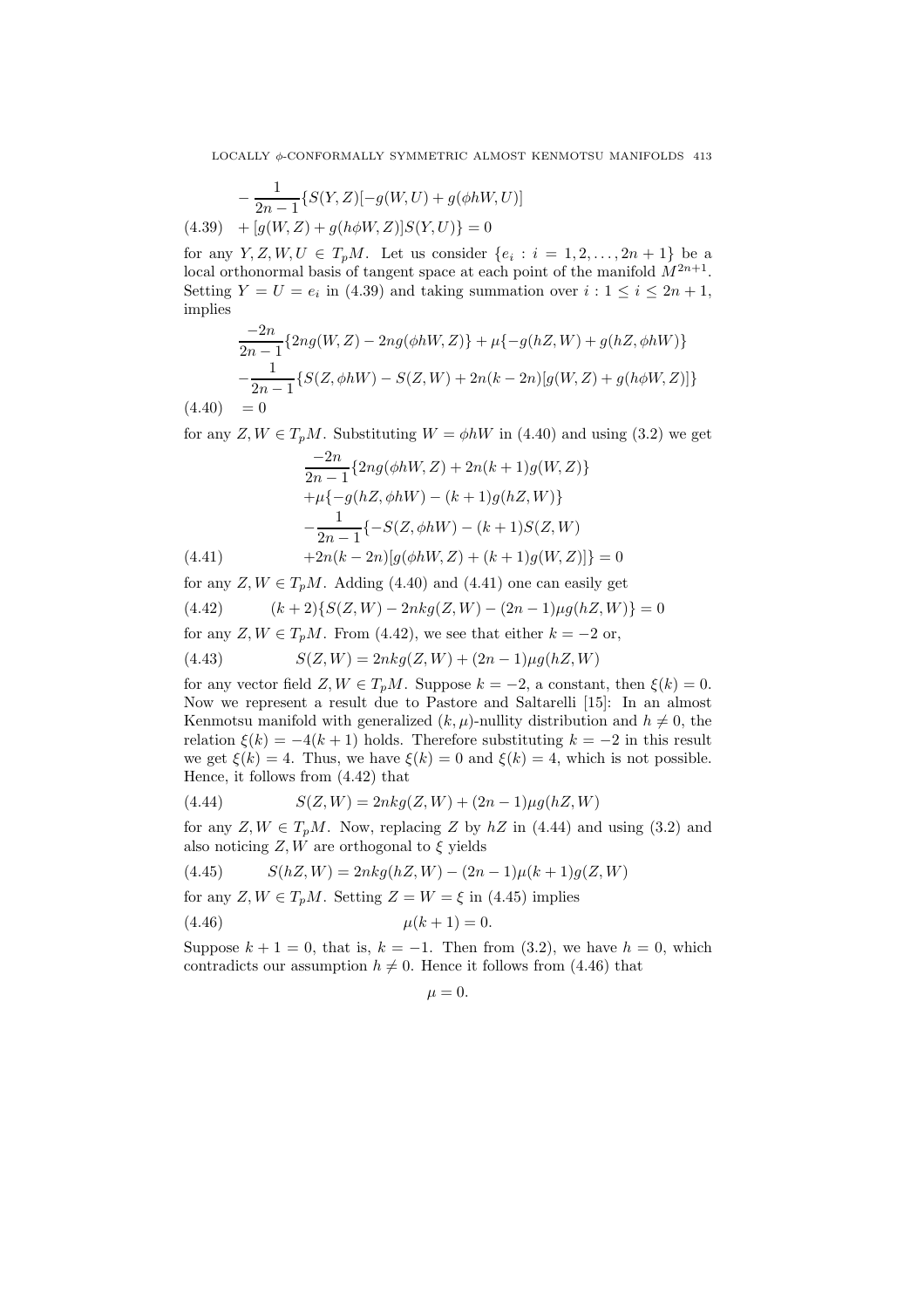Then  $\xi$  belongs to the generalized k-nullity distribution. Also substituting the above relation into (4.44) we get  $S(Z, W) = 2nkg(Z, W)$  for any  $Z, W \in T_pM$ . Therefore the manifold  $M^{2n+1}$  is an Einstein one. Thus the manifold  $M^{2n+1}$ reduces to an Einstein almost Kenmotsu manifold with  $\xi$  belonging to the generalized k-nullity distribution. This completes the proof of our theorem.  $\Box$ 

### 5. Example of a 5-dimensional almost Kenmotsu manifold

In [11], Dileo and Pastore construct an example of an almost Kenmotsu manifold such that  $\xi$  belongs to the  $(k, \mu)'$ -nullity distribution and  $h' \neq 0$ . With the help of that example here we give an example of an almost Kenmotsu manifold such that  $\xi$  belongs to the  $(k, \mu)'$ -nullity distribution and  $h' \neq 0$ . We consider a 5-dimensional manifold  $M = \{(x, y, z, u, v) \in \mathbb{R}^5\}$ , where  $(x, y, z, u, v)$  are the standard coordinates in  $\mathbb{R}^5$ . Let  $\xi$ ,  $e_2$ ,  $e_3$ ,  $e_4$ ,  $e_5$  are five vector fields in  $\mathbb{R}^5$ which satisfies

$$
\begin{split} [\xi,e_2]=-2e_2,\; [\xi,e_3]=-2e_3,\; [\xi,e_4]=0,\; [\xi,e_5]=0,\\ [e_i,e_j]=0,\; \text{where}\; i,j=2,3,4,5. \end{split}
$$

Let  $q$  be the Riemannian metric defined by

$$
g(\xi, \xi) = g(e_2, e_2) = g(e_3, e_3) = g(e_4, e_4) = g(e_5, e_5) = 1
$$
  
and  $g(\xi, e_i) = g(e_i, e_j) = 0$  for  $i \neq j$ ;  $i, j = 2, 3, 4, 5$ .

Let  $\eta$  be the 1-form defined by

$$
\eta(Z) = g(Z, \xi)
$$

for any  $Z \in \chi(M)$ . Let  $\phi$  be the (1, 1)-tensor field defined by

$$
\phi(\xi) = 0, \ \phi(e_2) = e_4, \ \phi(e_3) = e_5, \ \phi(e_4) = -e_2, \ \phi(e_5) = -e_3.
$$

Using the linearity of  $\phi$  and g we have

$$
\eta(\xi) = 1, \ \phi^2 Z = -Z + \eta(Z)\xi
$$

and

$$
g(\phi Z, \phi U) = g(Z, U) - \eta(Z)\eta(U)
$$

for any  $Z, U \in \chi(M)$ . Moreover,

$$
h'\xi = 0
$$
,  $h'e_2 = e_2$ ,  $h'e_3 = e_3$ ,  $h'e_4 = -e_4$ ,  $h'e_5 = -e_5$ .

The Levi-Civita connection  $\nabla$  of the metric tensor q is given by Koszul's formula which is given by

$$
2g(\nabla_X Y, Z) = Xg(Y, Z) + Yg(Z, X) - Zg(X, Y) - g(X, [Y, Z]) - g(Y, [X, Z]) + g(Z, [X, Y]).
$$

Using Koszul's formula we get the following:

$$
\begin{aligned} \nabla_{\xi}\xi &= 0, \ \nabla_{\xi}e_2 = 0, \ \nabla_{\xi}e_3 = 0, \ \nabla_{\xi}e_4 = 0, \ \nabla_{\xi}e_5 = \xi, \\ \nabla_{e_2}\xi &= 2e_2, \ \nabla_{e_2}e_2 = -2\xi, \ \nabla_{e_2}e_3 = 0, \ \nabla_{e_2}e_4 = 0, \ \nabla_{e_2}e_5 = 0, \\ \nabla_{e_3}\xi &= 2e_3, \ \nabla_{e_3}e_2 = 0, \ \nabla_{e_3}e_3 = -2\xi, \ \nabla_{e_3}e_4 = 0, \ \nabla_{e_3}e_5 = 0, \end{aligned}
$$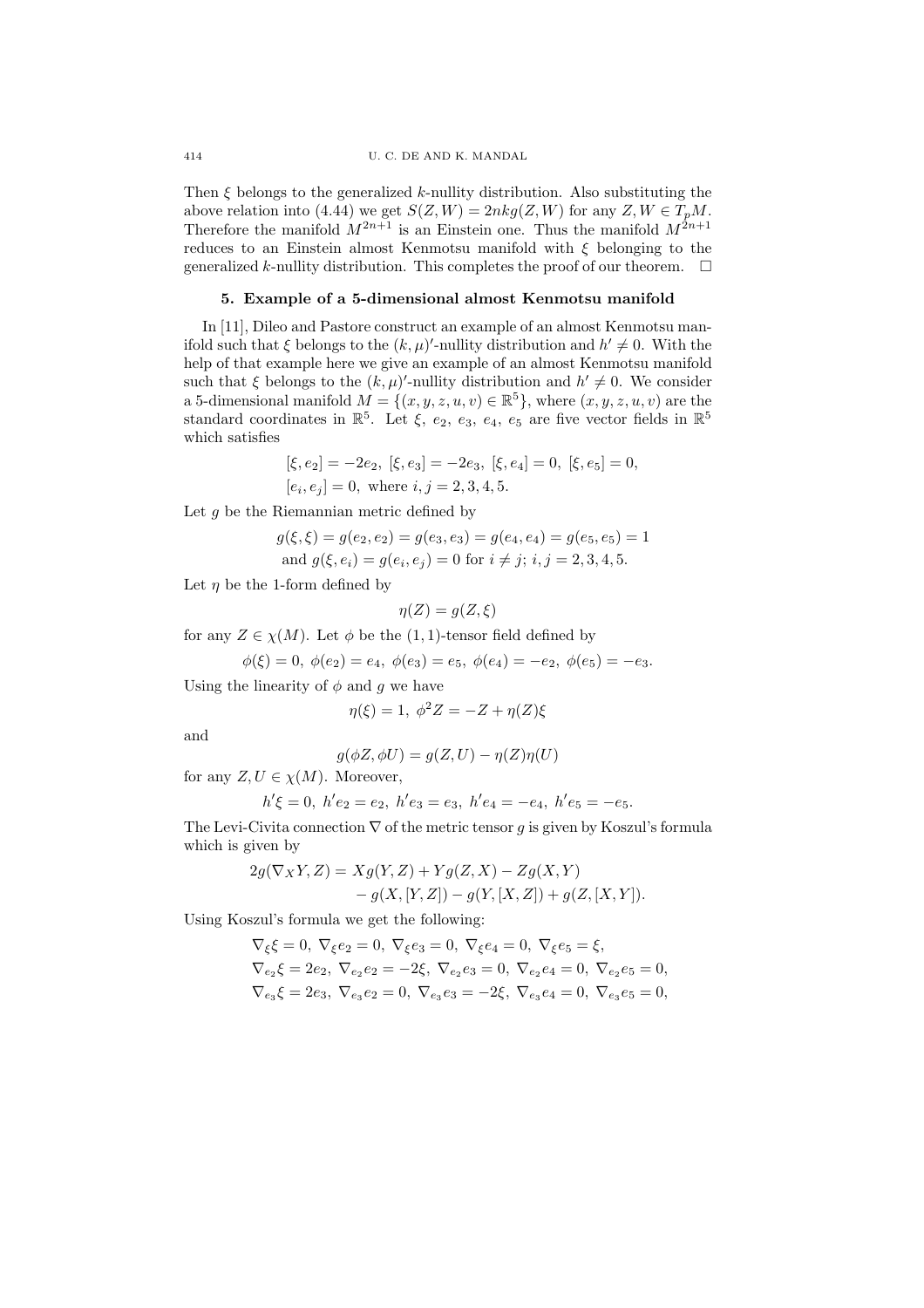$$
\nabla_{e_4}\xi = 0, \ \nabla_{e_4}e_2 = 0, \ \nabla_{e_4}e_3 = 0, \ \nabla_{e_4}e_4 = 0, \ \nabla_{e_4}e_5 = 0,
$$
  

$$
\nabla_{e_5}\xi = 0, \ \nabla_{e_5}e_2 = 0, \ \nabla_{e_5}e_3 = 0, \ \nabla_{e_5}e_4 = 0, \ \nabla_{e_5}e_5 = 0.
$$

In view of the above relations we have

$$
\nabla_X \xi = -\phi^2 X + h'X
$$

for any  $X \in \chi(M)$ . Therefore, the structure  $(\phi, \xi, \eta, g)$  is an almost contact metric structure such that  $d\eta = 0$  and  $d\Phi = 2\eta \wedge \Phi$ , so that M is an almost Kenmotsu manifold.

By the above results, we can easily obtain the components of the curvature tensor  $R$  as follows:

$$
R(\xi, e_2)\xi = 4e_2, R(\xi, e_2)e_2 = -4\xi, R(\xi, e_3)\xi = 4e_3, R(\xi, e_3)e_3 = -4\xi,
$$
  
\n
$$
R(\xi, e_4)\xi = R(\xi, e_4)e_4 = R(\xi, e_5)\xi = R(\xi, e_5)e_5 = 0,
$$
  
\n
$$
R(e_2, e_3)e_2 = 4e_3, R(e_2, e_3)e_3 = -4e_2, R(e_2, e_4)e_2 = R(e_2, e_4)e_4 = 0,
$$
  
\n
$$
R(e_2, e_5)e_2 = R(e_2, e_5)e_5 = R(e_3, e_4)e_3 = R(e_3, e_4)e_4 = 0,
$$
  
\n
$$
R(e_3, e_5)e_3 = R(e_3, e_5)e_5 = R(e_4, e_5)e_4 = R(e_4, e_5)e_5 = 0.
$$

With the help of the expressions of the curvature tensor we conclude that the characteristic vector field  $\xi$  belongs to the  $(k, \mu)'$ -nullity distribution, with  $k = -2$  and  $\mu = -2$ .

#### References

- [1] D. E. Blair, Contact manifold in Riemannian geometry, Lecture Notes on Mathematics, 509, Springer, Berlin, 1976.
- [2] , Riemannian geometry on contact and symplectic manifolds, Progr. Math., 203, Birkhäuser, 2010.
- [3] D. E. Blair, T. Koufogiorgos, and B. J. Papantoniou, Contact metric manifolds satisfying a nullity condition, Israel J. Math. 91 (1995), no. 1-3, 189–214.
- [4] E. Boeckx, A class of locally  $\phi$ -symmetric contact metric spaces, Arch. Math. **72** (1999), no. 6, 466–472.
- [5] E. Boeckx, P. Buecken, and L. Vanhecke, φ-symmetric contact metric spaces, Glasg. Math. J. 41 (1999), no. 3, 409–416.
- [6] E. Boeckx and J. T. Cho, Locally symmetric contact metric manifolds, Monatsh. Math. 148 (2006), no. 4, 269–281.
- [7] U. C. De,  $On \phi$ -symmetric Kenmotsu manifolds, Int. Electron. J. Geom. 1 (2008), no. 1, 33–38.
- [8] U. C. De, A. Yildiz, and A. F. Yaliniz, On φ-recurrent Kenmotsu manifolds, Turk. J. Math. 33 (2009), no. 1, 17–25.
- $[9]$  , Locally  $\phi$ -symmetric normal almost contact metric manifolds of dimension 3, Appl. Math. Letters 22 (2009), no. 5, 723–727.
- [10] G. Dileo and A. M. Pastore, Almost Kenmotsu manifolds and local symmetry, Bull. Belg. Math. Soc. Simon Stevin 14 (2007), no. 2, 343–354.
- [11]  $\_\_\_\_\$  Almost Kenmotsu manifolds and nullity distributions, J. Geom. 93 (2009), no. 1-2, 46–61.
- [12] , Almost Kenmotsu manifolds with a condition of η-parallelism, Diff. Geom. Appl. 27 (2009), no. 5, 671–679.
- [13] A. Gray, Spaces of constancy of curvature operators, Proc. Amer. Math. Soc. 17 (1966), 897–902.